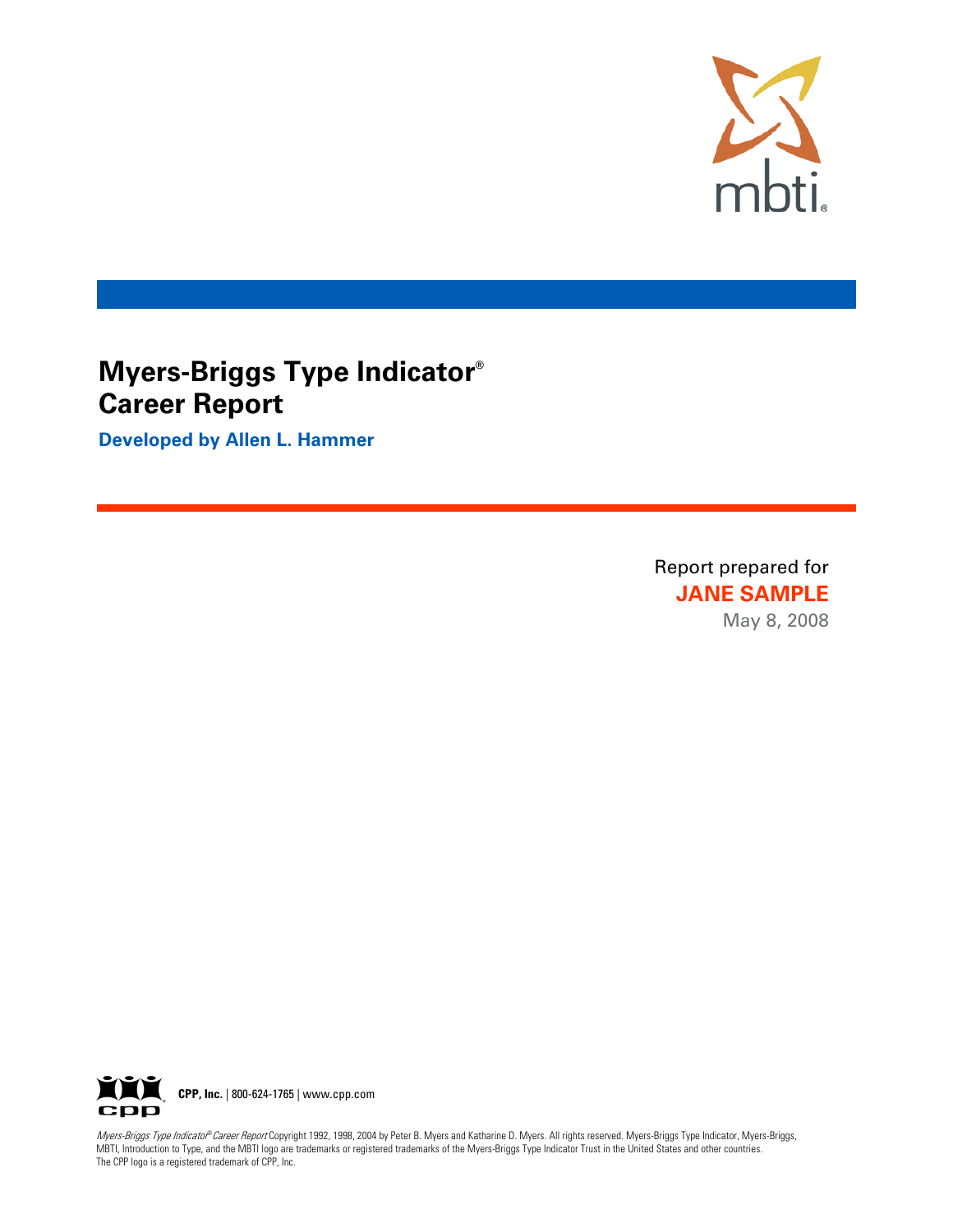

# **Introduction**

This report applies your results from the *Myers-Briggs Type Indicator*® (MBTI®) assessment to help you identify job families and occupations that are a good fit for your reported MBTI type. The MBTI tool was developed by Isabel Briggs Myers and Katharine Briggs and is based on Carl Jung's theory of psychological types. It has been used for more than 60 years to help people become more satisfied and successful in their careers.

#### **This Report Can Help You**

- **· Identify job families, or broad occupational categories, to help get you started in your career search**
- **· Choose a specific job or career**
- **· Select a college major or course of study**
- **· Identify strengths and potential weaknesses of your type for the career search process**
- **· Increase your job satisfaction**
- **· Make a career transition or shift**
- **· Plan your career development strategy and action steps**

The job families and specific occupations used in this report are adapted from the  $O^*NET^m$  system of occupational classification developed by the U.S. Department of Labor, which is the standard method for classifying occupations. The relationship between the O\*NET occupations and MBTI types has been established using information from a database of more than 92,000 working adults who recently took the MBTI assessment and reported that they were satisfied with their jobs.

This report is only one source of information. When choosing a career or contemplating a career change, you must also consider your abilities and skills, your occupational and leisure interests, and your values and goals. You will also need information about specific tasks involved in different occupations, as well as current career opportunities. Additional career information can be found online at http://online.onetcenter.org.

## **How Your MBTI® Career Report Is Organized**

- **· Summary of Your MBTI® Results**
- **· How Your Type Affects Your Career Choice**
- **· How Your Type Affects Your Career Exploration**
- **· How Your Type Affects Your Career Development**
- **· Job Families and Occupations for Your Type Ranking of Job Families Most Popular Occupations Least Popular Occupations**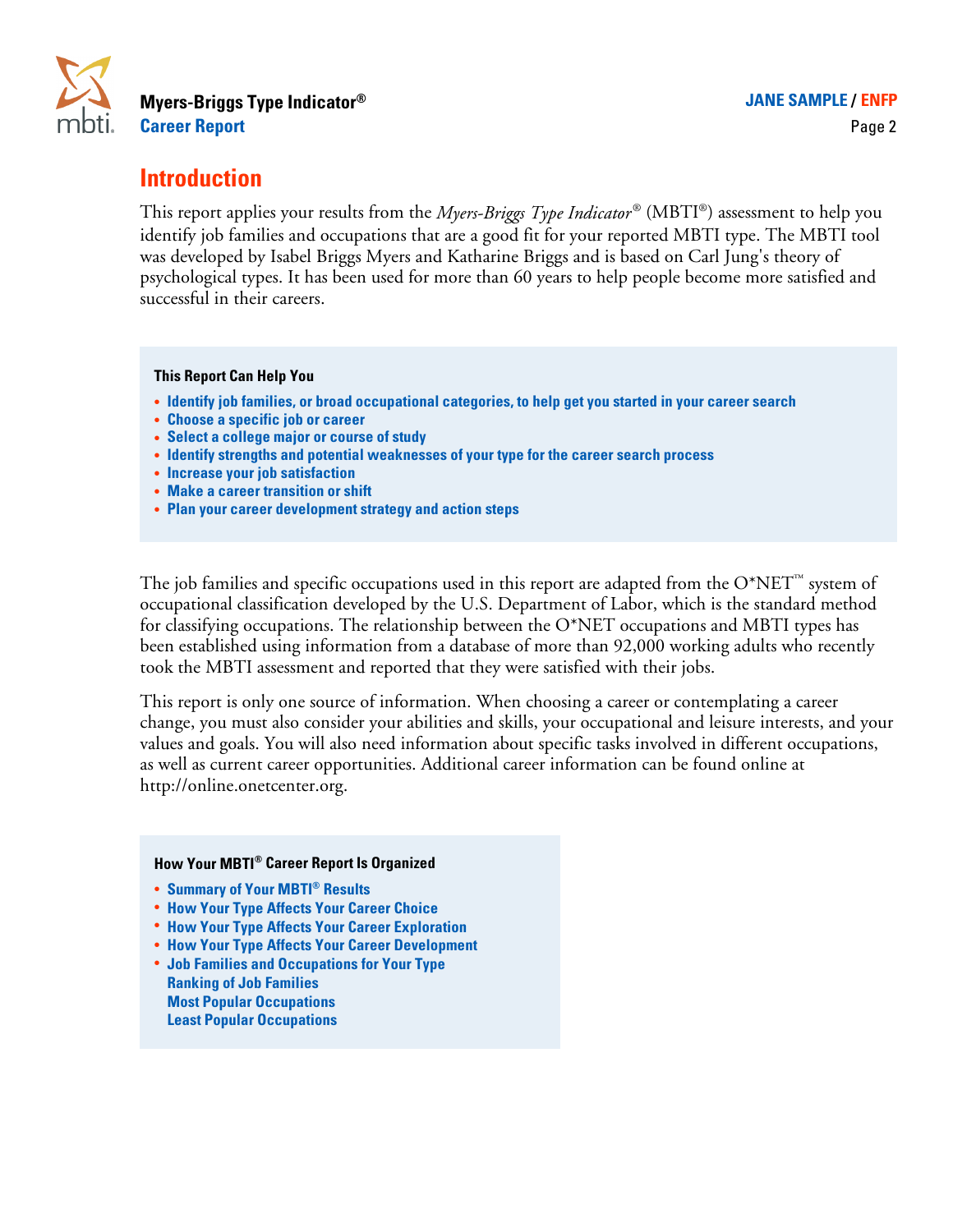

# **Summary of Your MBTI® Results**

Your responses on the MBTI instrument indicate that your reported type is: **ENFP**

| <b>Reported Type: ENFP</b>                         |                                                                                                                                                    |                                                                                                                                                                   |
|----------------------------------------------------|----------------------------------------------------------------------------------------------------------------------------------------------------|-------------------------------------------------------------------------------------------------------------------------------------------------------------------|
| <b>Where you</b><br>focus your<br><b>attention</b> | <b>Extraversion</b><br>People who prefer Extraversion tend to focus their<br>attention on the outer world of people and things.                    | <b>Introversion</b><br>People who prefer Introversion tend to focus their<br>attention on the inner world of ideas and impressions.                               |
| The way<br>you take in<br><b>information</b>       | <b>Sensing</b><br>People who prefer Sensing tend to take in<br>S<br>information through the five senses and focus on<br>the here and now.          | <b>Intuition</b><br>People who prefer Intuition tend to take in information<br>N<br>from patterns and the big picture and focus on future<br>possibilities.       |
| The way<br><b>vou make</b><br>decisions            | <b>Thinking</b><br>People who prefer Thinking tend to make decisions<br>based primarily on logic and on objective analysis<br>of cause and effect. | <b>Feeling</b><br>F<br>People who prefer Feeling tend to make decisions<br>based primarily on values and on subjective<br>evaluation of person-centered concerns. |
| <b>How you</b><br>deal with the<br>outer world     | Judging<br>People who prefer Judging tend to like a planned<br>U<br>and organized approach to life and prefer to have<br>things settled.           | <b>Perceiving</b><br>People who prefer Perceiving tend to like a flexible<br>D<br>and spontaneous approach to life and prefer to keep<br>their options open.      |

Your responses on the MBTI assessment not only indicate your preferences; they also indicate the relative *clarity* of your preferences—that is, how clear you were in expressing your preference for a particular pole over its opposite. This is known as the *preference clarity index*, or pci. The bar graph below charts your pci results. Note that a longer bar suggests you are quite sure about your preference, while a shorter bar suggests you are less sure about that preference.

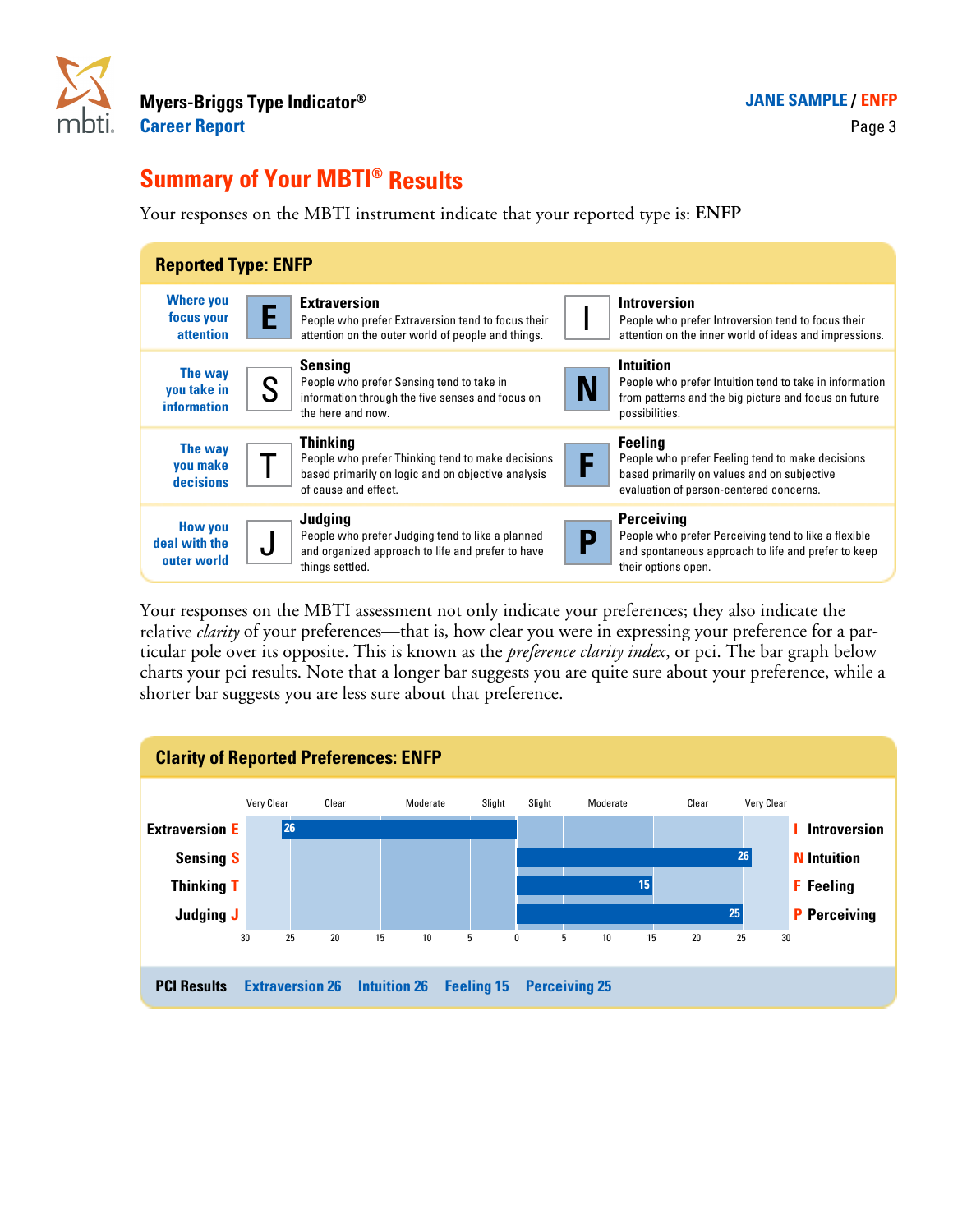

# **How Your Type Affects Your Career Choice**

The kinds of tasks and work environment that tend to be preferred by **ENFP**s are shown in the charts below. Working at these kinds of tasks and in this kind of environment will help you feel more comfortable and satisfied in your day-to-day work because you will have opportunities to express your natural preferences.

# **Preferred Work Tasks**

- **·** Helping others develop or learn
- **·** Developing multiple solutions to problems
- **·** Seeing the possibilities in any situation or person
- **·** Creating new products or services
- **·** Motivating others by conveying enthusiasm and energy
- **·** Moving quickly from one project to another

## **Preferred Work Environment**

- **·** Offers opportunities to work with a variety of people
- **·** Provides opportunities to travel or to work with people in other countries
- **·** Encourages and rewards creativity
- **·** Has people who get excited by new possibilities
- **·** Has people with a high level of energy
- **·** Fosters teamwork

- $\blacktriangleright$  Identify a specific job you are considering.
- A Using an occupational library or online source such as the O\*NET database (http://online.onetcenter.org), investigate the kinds of tasks you would be doing and the kind of environment you would be working in for this job.
- A Compare these tasks and work environment to those identified for your type in the charts above.
- $\blacktriangleright$  If there is considerable overlap, you may want to pursue this opportunity.
- $\blacktriangleright$  If there is little overlap, you may want to rethink your plan. However, before you exclude any potential job, see the tips found on the last page of this report.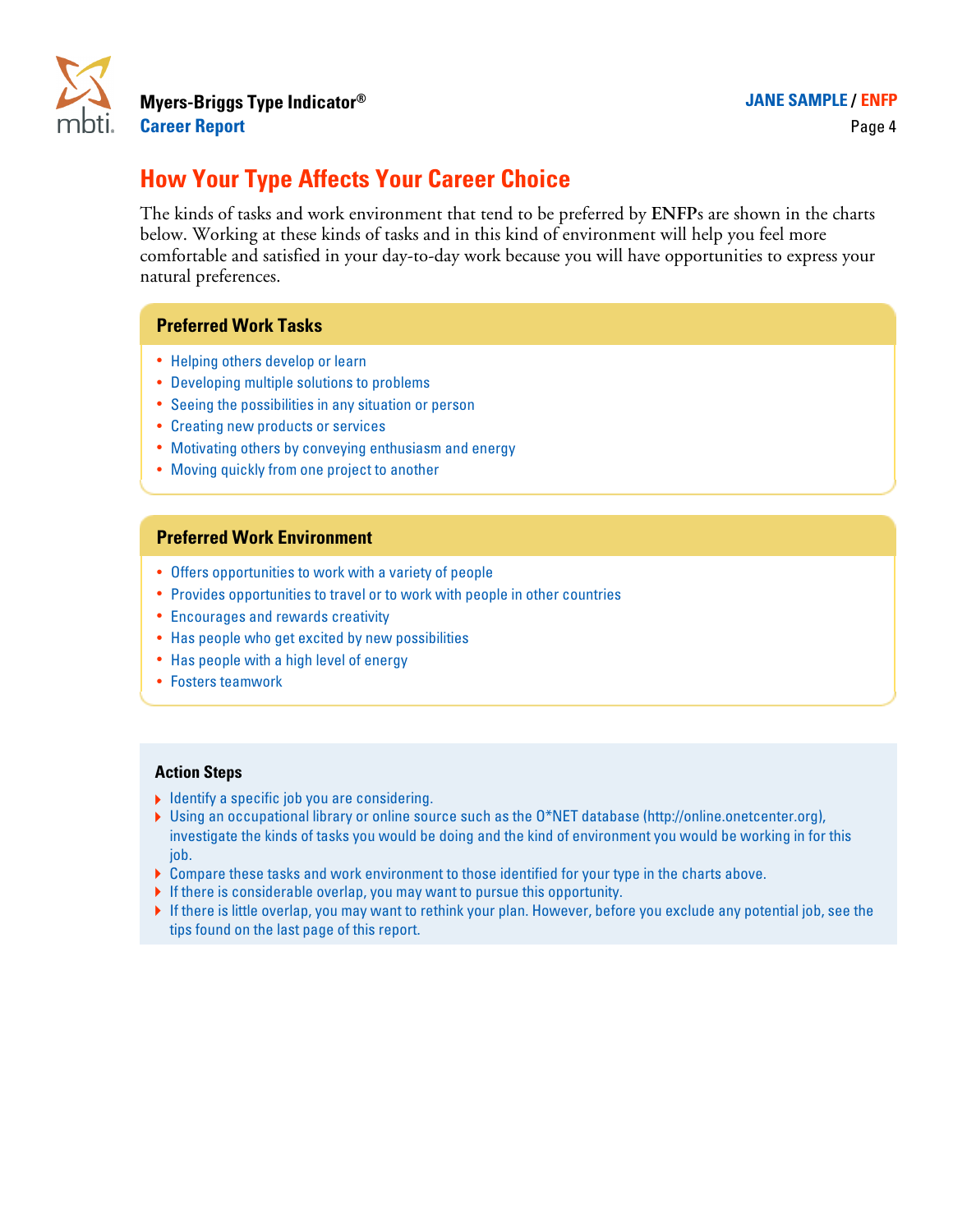

# **How Your Type Affects Your Career Exploration**

How you go about exploring career options will be influenced by your **ENFP** preferences. Your type will help you in your career exploration activities in distinct ways, just as it may present some distinct challenges for you.

# **Your type strengths will help you:**

- **·** Think of all the things you have ever wanted to do
- **·** Be willing to consider almost any possibility
- **·** Take advantage of unexpected opportunities
- **·** Establish an extensive network of people you can contact
- **·** Convey enthusiasm and energy to interviewers

| <b>Challenges</b>                                                                                | <b>Suggested Strategies</b>                                                                                                                    |
|--------------------------------------------------------------------------------------------------|------------------------------------------------------------------------------------------------------------------------------------------------|
| • You may have a hard time focusing amid all the<br>possibilities                                | • First group all your possibilities into three categories<br>(e.g., high, medium, low), and then work to prioritize<br>those in the top group |
| • You may have no concrete action plan to help you<br>meet your goals                            | • Start with your goal and work backward step-by-step<br>to the present, listing each action necessary to<br>achieve the next step             |
| • You may spend too much time socializing rather than<br>networking                              | • Set a goal for how many people you will contact in a<br>given period or place a limit on how much time you<br>will spend meeting with them   |
| • You may focus too much on your potential rather than<br>on your actual accomplishments         | • List actual accomplishments on your resume and be<br>sure to convey how you can help the company now                                         |
| • You may make decisions based on what is exciting at<br>the moment and neglect long-term issues | • Don't make an important decision when you are too<br>stimulated; calm down first and reflect on what is<br>important                         |

- A Review the list of strengths that are a natural part of your type. Make sure to rely on them as much as possible throughout your career exploration process, especially when you are feeling anxious.
- A Review the challenges related to your type. The strategies suggested for dealing with these challenges require you to move beyond your natural comfort zone. So don't try to overcome all these challenges at once. Pick one or two to start with and work at them until you feel more comfortable.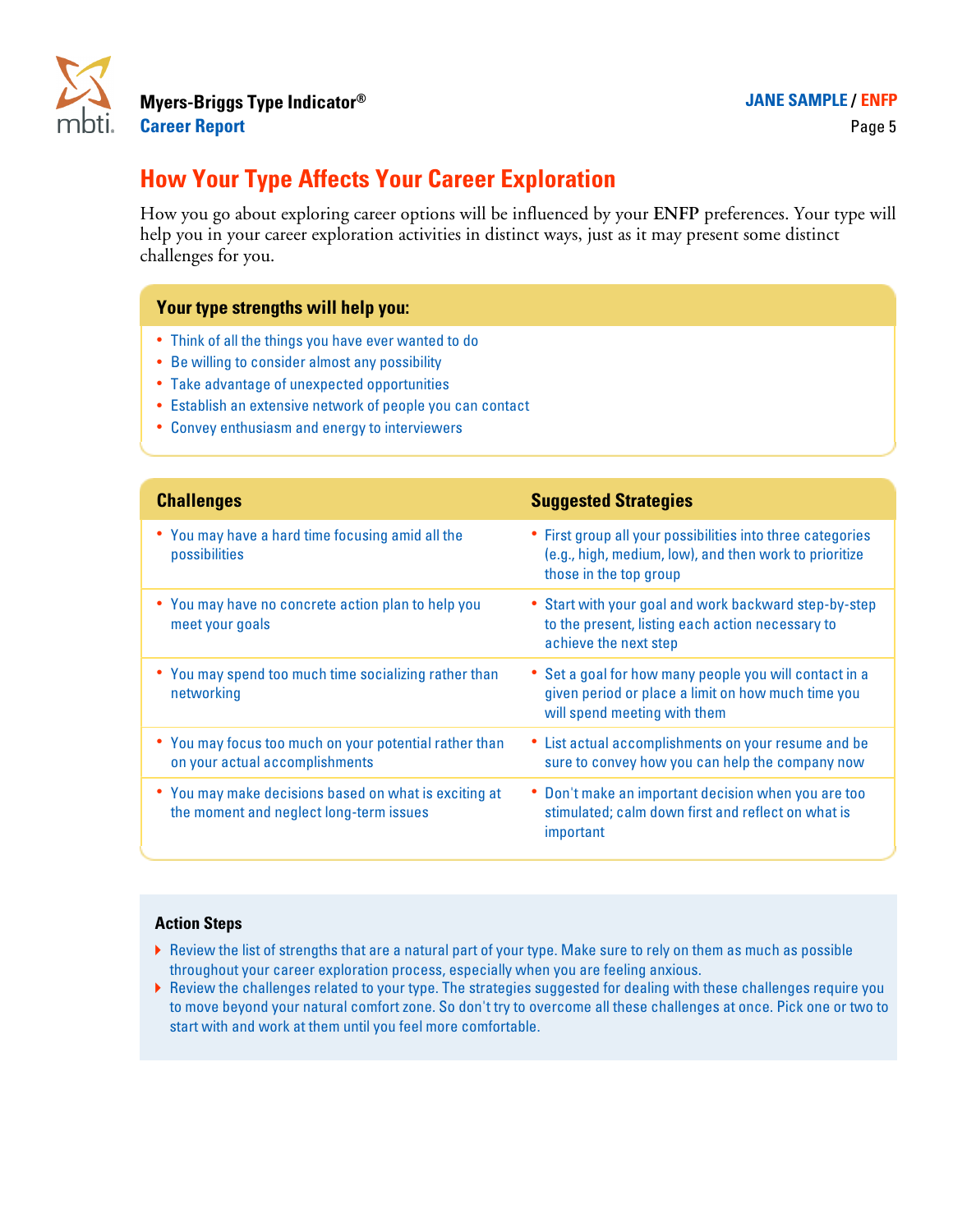

# **How Your Type Affects Your Career Development**

Your career development process will be influenced by your **ENFP** preferences. Career development almost always involves coping with new demands that do not come naturally to you and often requires working and communicating with people with different preferences. At times, career change can be a beneficial stimulus to further development of your type. Type development means knowing and accepting your natural preferences and then consciously choosing to use nonpreferred preferences in certain situations when appropriate. Listed below are some typical strengths of and challenges faced by **ENFP**s, as well as some suggestions for development.

# **Your style has probably helped you develop strengths in:**

- **·** Identifying and pursuing multiple possibilities
- **·** Brainstorming and creatively solving problems; developing new products or services
- **·** Motivating others by bringing energy and enthusiasm to any task
- **·** Communicating or selling ideas and possibilities to others
- **·** Working closely with teams

| <b>Challenges</b>                                                                        | <b>Suggested Strategies</b>                                                                                                                                                                                              |
|------------------------------------------------------------------------------------------|--------------------------------------------------------------------------------------------------------------------------------------------------------------------------------------------------------------------------|
| • You may have trouble determining priorities amid the<br>many possibilities you can see | • Reflect quietly on what is most important to you<br>• Figure out what needs to be done first. What will have<br>the most impact?                                                                                       |
| • You may burn out from following every possibility and<br>overcommitting                | • Enroll in stress reduction or yoga classes with some<br>friends<br>• Every time you take on a new project, ask yourself<br>what you will have to give up                                                               |
| • You may not follow though on decisions or projects                                     | • Ask yourself how you or others will feel if you don't<br>complete this task. Who might you be letting down?<br>• How will you feel if you develop a reputation as<br>someone who doesn't honor his or her commitments? |

- $\blacktriangleright$  Identify a career or job you are considering.
- $\blacktriangleright$  Review the list of strengths and challenges above.
- A Evaluate how much the job you have in mind will allow you to use your natural strengths and challenge you to use other preferences. You will probably be most satisfied with a job that allows you to use your strengths most of the time but also provides a manageable degree of challenge.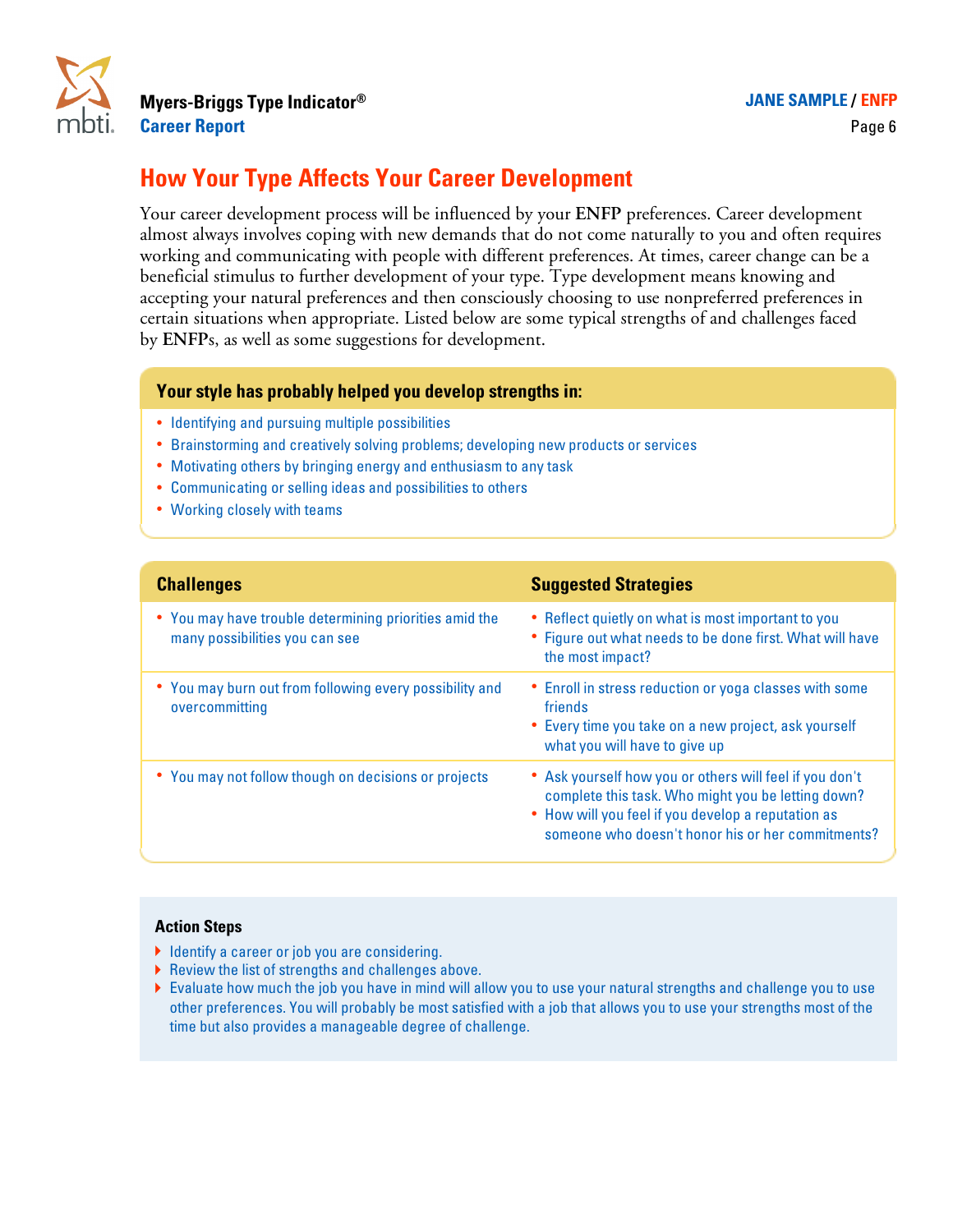

# **Job Families and Occupations for ENFPs**

The following pages of your Career Report present 22 broad occupational categories, or "job families," and a number of specific occupations and show how they rank in popularity among **ENFP**s. This ranking is based on information from a sample of more than 92,000 people in 282 jobs who said they were satisfied with their jobs. There were 8,305 **ENFP**s in this sample.

The chart on the next page shows the popularity of 22 job families among **ENFP**s divided into three groups: those most attractive to **ENFP**s, those moderately attractive, and those least attractive. The longer the bar on the chart, the more attractive the job family. Those job families listed as most attractive to **ENFP**s offer the best opportunity for you to find an occupation in which you can use your natural preferences and be satisfied. Those listed as moderately attractive are dependent on how well the tasks and work environment for specific occupations fit with your preferences. Those least attractive are associated with occupations in which you are least likely to express your preferences. These may require you to work "against the grain" of your preferences.

When reviewing the chart, it is important not to overemphasize the differences between any two adjacent categories. In your career exploration process, consider all the job families in the "most attractive" section, especially if the bars in the graph are about the same length. You should also explore job families in the "moderately" and "least" attractive sections if they appeal to you or you would like to learn more about them.

The following pages list specific occupations ranked by their popularity among **ENFP**s. The most popular occupations are shown first, followed by the least popular.

### **Working with Your Job Families and Occupational Lists**

- **·** When comparing job families and the two occupational lists, it may not be entirely clear which occupations fit within which job families. For example, does a particular health care occupation belong in Health Care Support or in Health Care Practitioner and Technical? To help you see the relationship, a "Career Trends" summary is provided with your most popular occupations list.
- **·** If you would like more information about how job families and specific occupations are related, you can go online to http://online.onetcenter.org and click on "Find Occupations." On the Find Occupations page, go to the pull-down menu "By Job Family or All Occupations." When you select one of these categories, you will be provided with a list of all specific occupations within that category, each of which is further explained.
- **·** You may notice what appear to be differences between your general and specific lists. You may find a specific occupation ranked higher or lower than you might predict based on the ranking of the corresponding job family. This can occur because the number of specific occupations in an O\*NET category ranges from 14 to 237! And not all the specific occupations found on the O\*NET database are used in your Career Report. Only those that had a large enough sample of satisfied workers could be used. Think of the job families as an average. There will likely be specific jobs that are a good fit for your particular preferences, even though the job family may not be all that appealing to most ENFPs.
- **·** The use of job family and occupation lists should be only a first step in your career exploration process.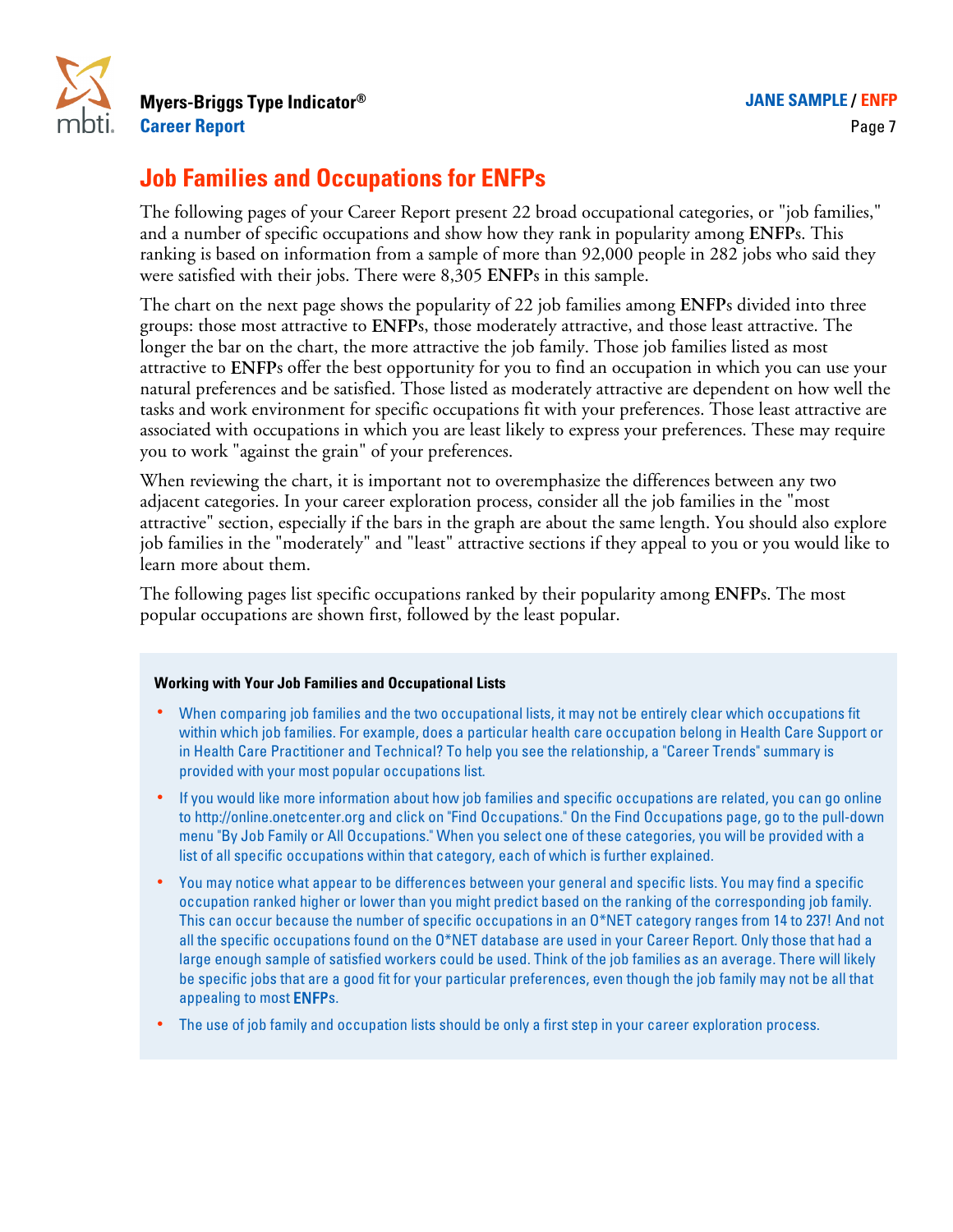

| <b>Ranking of Job Families for ENFPs</b>                                                                |   |    |    |    |    |    |    |    |    |    |     |
|---------------------------------------------------------------------------------------------------------|---|----|----|----|----|----|----|----|----|----|-----|
| <b>Most Attractive Job Families (scores of 61-100)</b>                                                  | 0 | 10 | 20 | 30 | 40 | 50 | 60 | 70 | 80 | 90 | 100 |
| <b>Personal Care and Service</b>                                                                        |   |    |    |    |    |    |    |    |    |    | 100 |
| Lodging manager, personal trainer, hairdresser, child care provider                                     |   |    |    |    |    |    |    |    |    |    |     |
| Arts, Design, Entertainment, Sports, and Media<br>Artist, coach, musician, reporter                     |   |    |    |    |    |    |    |    |    | 91 |     |
| <b>Community and Social Services</b>                                                                    |   |    |    |    |    |    |    |    |    | 88 |     |
| Community service manager, career counselor, clergy, social worker                                      |   |    |    |    |    |    |    |    |    |    |     |
| <b>Food Preparation and Service</b>                                                                     |   |    |    |    |    |    |    |    |    | 87 |     |
| Chef, food service manager, bartender, host/hostess<br><b>Education, Library Sciences, and Training</b> |   |    |    |    |    |    |    |    |    |    |     |
| Schoolteacher, librarian, school administrator, university faculty                                      |   |    |    |    |    |    |    |    |    | 87 |     |
| <b>Sales and Advertising</b>                                                                            |   |    |    |    |    |    |    |    | 76 |    |     |
| Sales manager, real estate agent, insurance agent, salesperson                                          |   |    |    |    |    |    |    |    |    |    |     |
| <b>Health Care Practitioner and Technical Occupations</b>                                               |   |    |    |    |    |    |    | 67 |    |    |     |
| Pediatrician, dentist, physical therapist, lab technician<br><b>Health Care Support</b>                 |   |    |    |    |    |    |    |    |    |    |     |
| Nurse's aide, veterinary assistant, pharmacy aide, physical therapy aide                                |   |    |    |    |    |    | 63 |    |    |    |     |
| <b>Farming, Fishing, and Forestry</b>                                                                   |   |    |    |    |    |    | 62 |    |    |    |     |
| Rancher, farmer, agricultural inspector, fisher                                                         |   |    |    |    |    |    |    |    |    |    |     |
| <b>Moderately Attractive Job Families (scores of 41–60)</b>                                             | 0 | 10 | 20 | 30 | 40 | 50 | 60 | 70 | 80 | 90 | 100 |
| <b>Office and Administrative Support</b>                                                                |   |    |    |    |    | 57 |    |    |    |    |     |
| Bank teller, receptionist, clerical services, legal secretary                                           |   |    |    |    |    |    |    |    |    |    |     |
| <b>Life, Physical, and Social Sciences</b><br>Biologist, chemist, economist, psychologist               |   |    |    |    |    | 53 |    |    |    |    |     |
| Legal                                                                                                   |   |    |    |    |    |    |    |    |    |    |     |
| Lawyer, arbitrator, paralegal, court reporter                                                           |   |    |    |    |    | 51 |    |    |    |    |     |
| <b>Construction and Extraction</b><br>Carpenter, plumber, electrician, stonemason                       |   |    |    |    |    | 49 |    |    |    |    |     |
| <b>Building and Grounds Maintenance</b>                                                                 |   |    |    |    | 45 |    |    |    |    |    |     |
| Gardener, tree trimmer, housekeeping, lawn service supervisor                                           |   |    |    |    |    |    |    |    |    |    |     |
| <b>Business and Finance</b><br>Operations, finance, marketing, human resources                          |   |    |    |    | 43 |    |    |    |    |    |     |
| <b>Least Attractive Job Families (scores of 0-40)</b>                                                   | 0 | 10 | 20 | 30 | 40 | 50 | 60 | 70 | 80 | 90 | 100 |
| <b>Protective Services</b>                                                                              |   |    |    |    |    |    |    |    |    |    |     |
| Firefighter, correctional officer, security guard, police officer                                       |   |    |    | 37 |    |    |    |    |    |    |     |
| <b>Transportation and Materials Moving</b><br>Pilot, air traffic controller, driver, freight handler    |   |    |    | 36 |    |    |    |    |    |    |     |
| <b>Installation, Maintenance, and Repair</b>                                                            |   |    |    | 35 |    |    |    |    |    |    |     |
| Office machine repair, mechanic, line installer, electronics repair                                     |   |    |    |    |    |    |    |    |    |    |     |
| <b>Computers and Mathematics</b>                                                                        |   |    |    | 32 |    |    |    |    |    |    |     |
| Programmer, systems analyst, database administrator, mathematician<br><b>Military Specific</b>          |   |    |    |    |    |    |    |    |    |    |     |
| Air crew officer, command & control, radar operator, infantry member                                    |   |    | 28 |    |    |    |    |    |    |    |     |
| <b>Production and Manufacturing</b>                                                                     |   |    | 26 |    |    |    |    |    |    |    |     |
| Machinist, cabinetmaker, inspector, power plant operator                                                |   |    |    |    |    |    |    |    |    |    |     |
| <b>Architecture and Engineering</b><br>Architect, surveyor, mechanical engineer, chemical engineer      |   |    | 25 |    |    |    |    |    |    |    |     |
|                                                                                                         |   |    |    |    |    |    |    |    |    |    |     |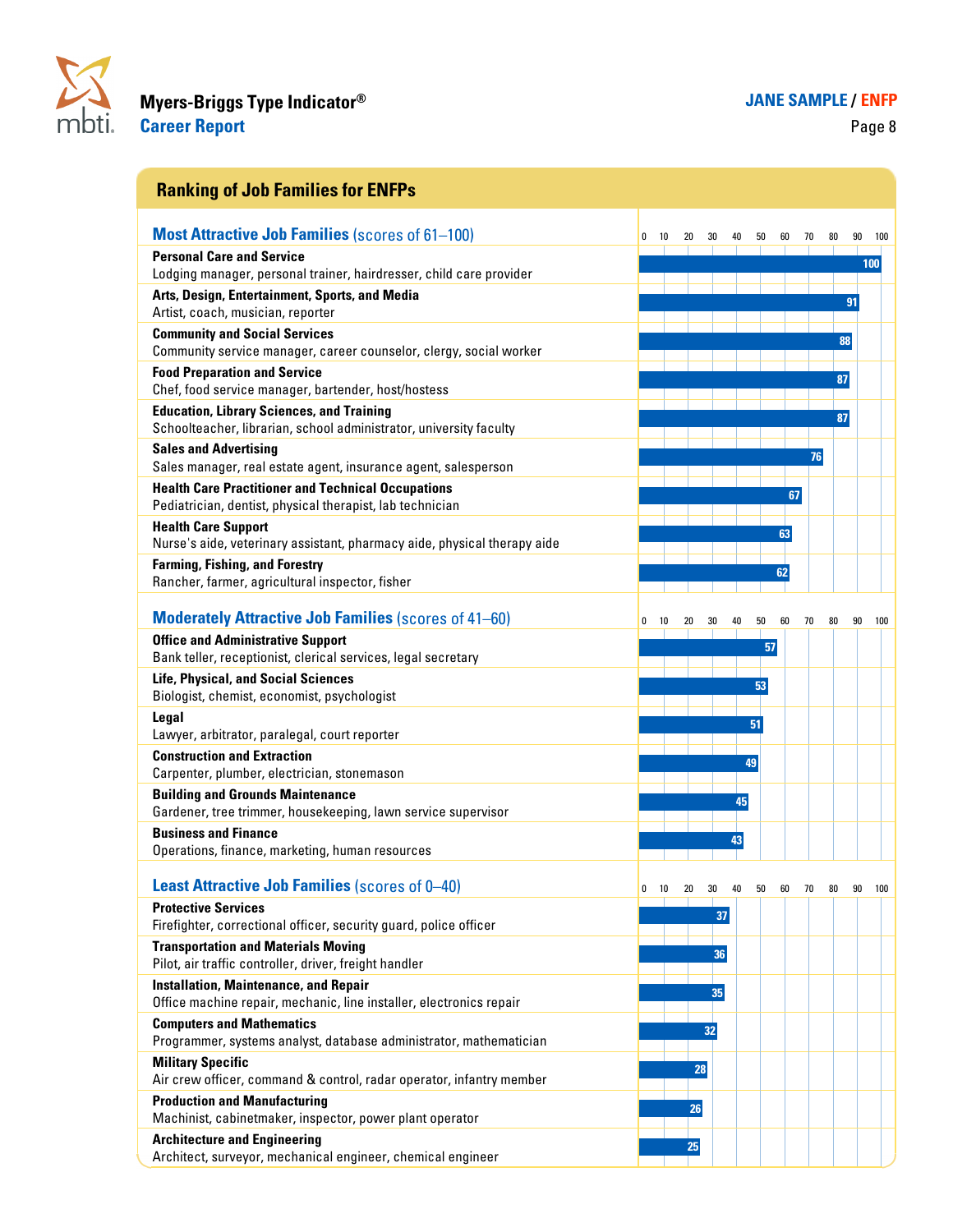

## **Most Popular Occupations for ENFPs**

The occupations listed below in rank order are a sampling of those that are most attractive to **ENFP**s. Individuals of this type are found in these occupations in much greater proportion than would be expected based on the frequency of this type in the general U.S. population. You are likely to find these occupations most satisfying because you will:

- **·** Have opportunities to express your preferences
- **·** Be recognized and rewarded for using your natural gifts and strengths
- **·** Face tasks and problems you find interesting and challenging

#### **Career Trends for ENFPs**

There are two major trends in the occupations that appeal to ENFPs. Most of the popular occupations involve working with people by providing counseling, personal or spiritual services, or teaching, or by helping them feel or look better. The other group of popular occupations is in the arts; ENFPs are attracted to a variety of roles in this area. There are also two occupations that involve taking care of the environment.

## **Most Popular Occupations for ENFPs**

- 1 Craft artist **13 Clergy**
- 2 Actor/performing artist/dancer 14 Travel agent/services
- 
- 
- 5 Musician, singer, music director, composer 17 Preschool/kindergarten teacher
- 6 Clinical/counseling/educational psychologist 18 School counselor
- **7** Mental health counselor 19 Landscape architect
- 
- 
- 
- 11 Hairdresser, cosmetologist, manicurist, skin care specialist
- 12 Restaurant host/hostess
- 
- 
- 3 Photographer 2012 15 Career counselor
- 4 Forester 16 Vocational rehabilitation counselor
	-
	-
	-
- 8 Fitness trainer 20 Producer, director
- 9 Bartender 21 Psychiatric/substance abuse social worker
- 10 Artist/visual artist 22 Adult education teacher
	- 23 Receptionist
	- 24 Child care worker

- A Visit a career library and search for careers in the fields highlighted in the Career Trends box above. Write down job titles that seem to match these trends. Then proceed to the next step to look up detailed information about these careers.
- A Go to http://online.onetcenter.org and click on "Find Occupations". Enter the name of any of the specific occupations listed above, or any other occupation that interests you, in the "By Keyword" box. This will lead you to comprehensive and detailed information about that occupation, including the knowledge, skills, and abilities needed to perform the job, the educational and training requirements, and the employment outlook for that occupation by state.